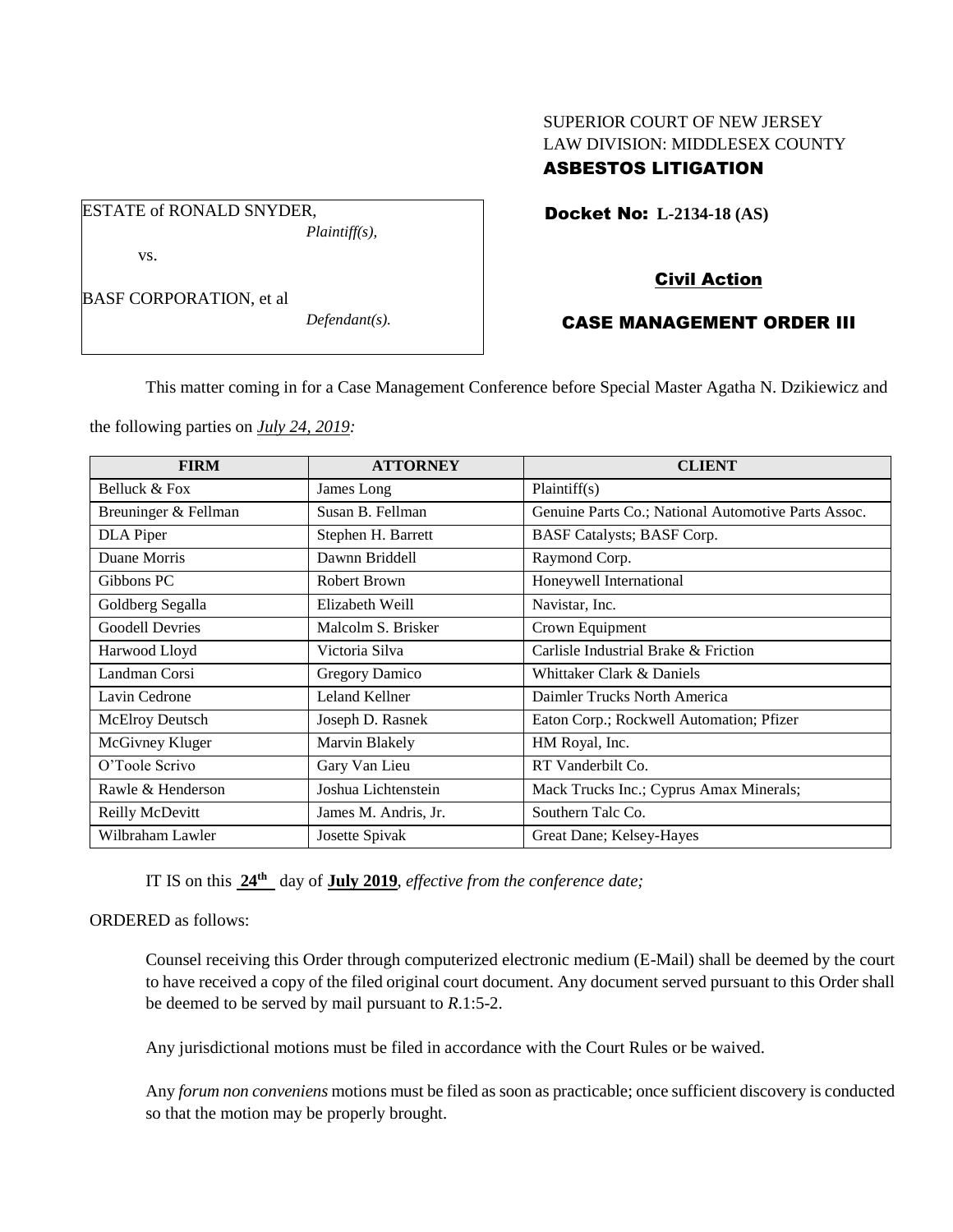## **DISCOVERY**

September 30, 2019 Depositions of corporate representatives shall be completed by this date.

### **EARLY SETTLEMENT**

September 30, 2019 Settlement demands shall be served on all counsel and the Special Master by this date.

#### **MEDICAL EXPERT REPORT**

December 16, 2019 Defendants shall identify its medical experts and serve medical reports, if any, by this date. In addition, defendants shall notify plaintiff's counsel (as well as all counsel of record) of a joinder in an expert medical defense by this date.

#### **LIABILITY EXPERT REPORTS**

- October 31, 2019 Plaintiff shall identify its liability experts and serve liability expert reports by this date or waive any opportunity to rely on liability expert testimony.
- December 16, 2019 Defendants shall identify its liability experts and serve liability expert reports, if any, by this date or waive any opportunity to rely on liability expert testimony.

#### **SUMMARY JUDGMENT MOTION PRACTICE**

- December 20, 2019 Plaintiff's counsel shall advise, in writing, of intent not to oppose motions by this date.
- January 17, 2020 Summary judgment motions shall be filed no later than this date.
- February 14, 2020 Last return date for summary judgment motions.

## **ECONOMIST EXPERT REPORTS**

December 16, 2019 Defendants shall identify its expert economists and serve expert economist report(s), if any, by this date or waive any opportunity to rely on economic expert testimony.

#### **EXPERT DEPOSITIONS**

March 6, 2020 Expert depositions shall be completed by this date. To the extent that plaintiff and defendant generic experts have been deposed before, the parties seeking that deposition in this case must file an application before the Special Master and demonstrate the necessity for that deposition. To the extent possible, documents requested in a deposition notice directed to an expert shall be produced three days in advance of the expert deposition. The expert shall not be required to produce documents that are readily accessible in the public domain.

## **PRE-TRIAL AND TRIAL**

October 31, 2019 The settlement conference previously scheduled on this date is **cancelled**.

 $\_$  , and the set of the set of the set of the set of the set of the set of the set of the set of the set of the set of the set of the set of the set of the set of the set of the set of the set of the set of the set of th

To be scheduled Settlement conference.